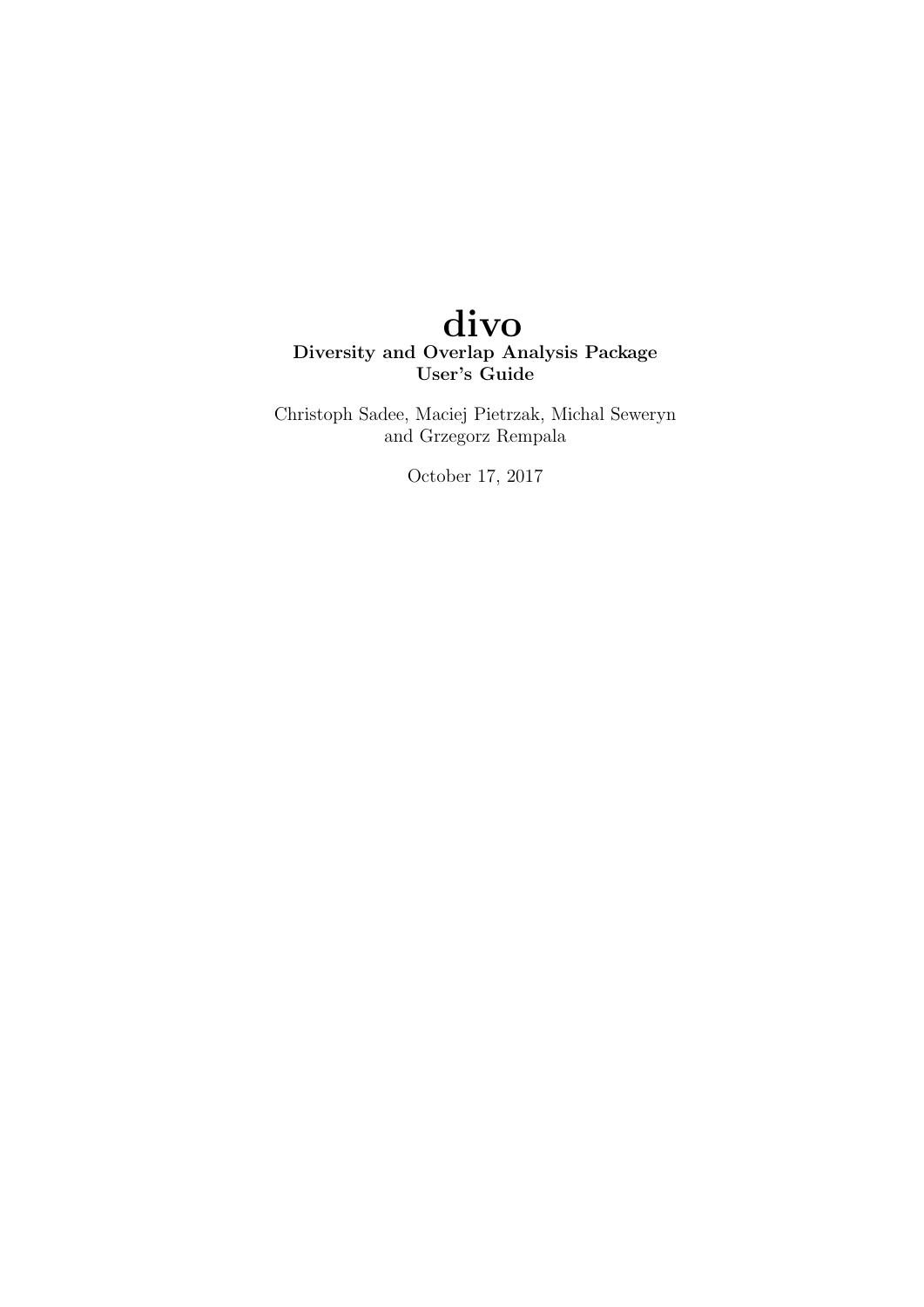# <span id="page-1-0"></span>Contents

divo Package Information

# Version 0.2

Type Package

Authors Christoph Sadee, Maciej Pietrzak, Michal Seweryn, Grzegorz Rempala

Maintainer Maciej Pietrzak <pietrzak.20@osu.edu>

**Depends** R  $(>= 3.3.0)$ , cluster

Description Package implements empirical analysis of diversity and similarity (overlap) in biological or ecological systems.

License GPL  $(>=3)$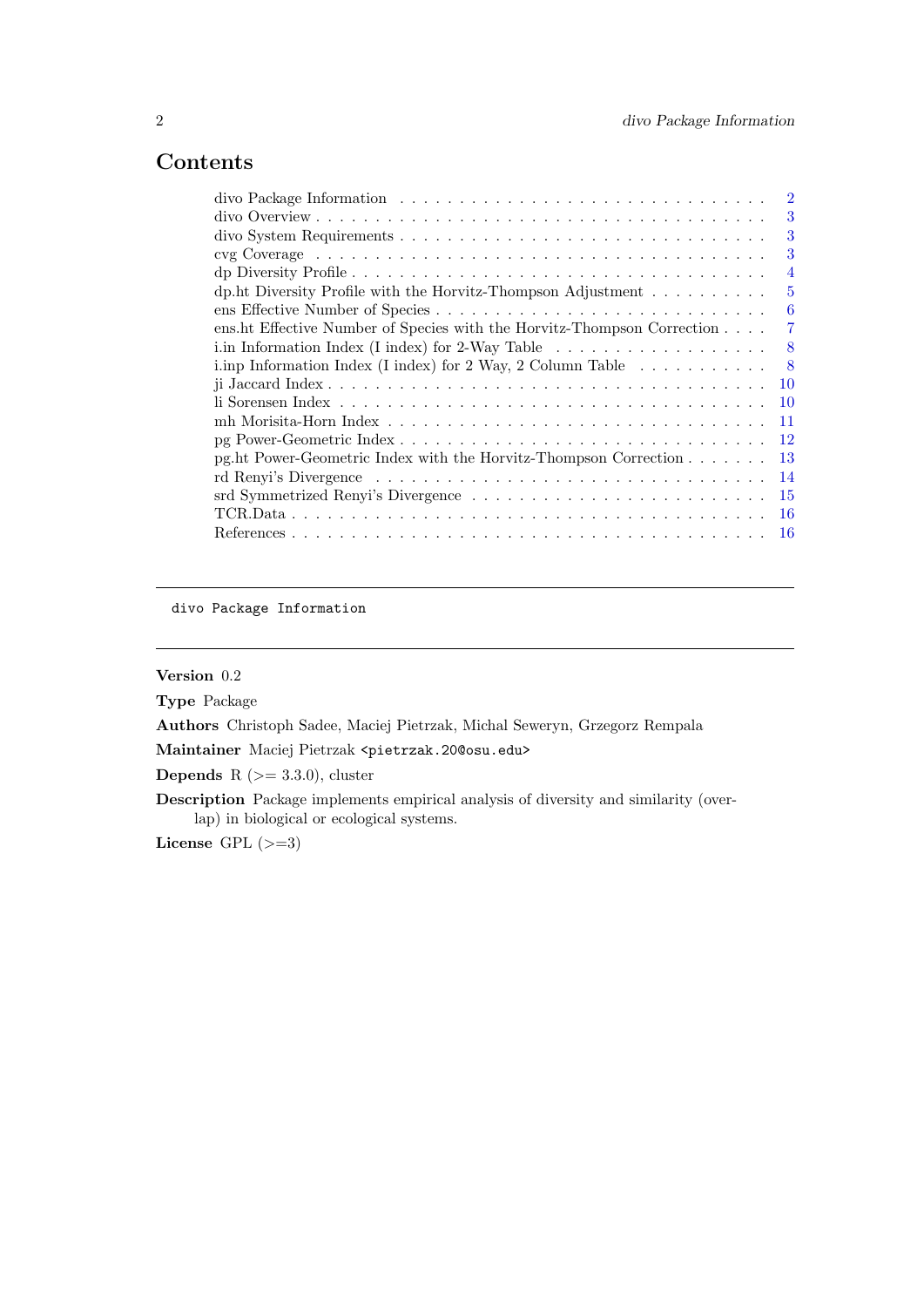<span id="page-2-0"></span>divo Overview divo Diversity and Overlap Analysis Package

#### Description

Package implements various algorithms for empirical analysis of diversity and similarity (overlap) in biological or ecological systems. The implemented indices of diversity and overlap are based both on the information-theoretic and geometric considerations. The indices have the capacity to naturally up-weight or down-weight rare and abundant population species counts, by applying the Good-Turing sample coverage correction. The functional version of a diversity index, the so-called diversity profile, is also implemented along with the diversity and overlap indices inversions known as the effective numbers of species (ENS). For examples and detailed information on specific functions, see their manual pages:

| cvg    | Coverage                                                         |
|--------|------------------------------------------------------------------|
| dp     | Diversity Profile                                                |
| dp.ht  | Diversity Profile with the Horvitz-Thompson Correction           |
| ens    | Effective Number of Species                                      |
| ens.ht | Effective Number of Species with the Horvitz-Thompson Correction |
| i.in   | Information Index (I-index) for 2-Way Table                      |
| i.inp  | Information Index (I-index) for 2 Way, 2 Column Table            |
| ji     | Jaccard Index                                                    |
| li     | Sorensen Index                                                   |
| mh     | Morisita-Horn Index                                              |
| pg     | Power-Geometric Index                                            |
| pg.ht  | Power-Geometric Index with the Horvitz-Thompson Correction       |
| rd     | Renyi's Divergence                                               |
| srd    | Symmetrized Renyi's Divergence                                   |
|        |                                                                  |

divo System Requirements

#### Description

divo package requires  $R > = 3.1.0$  and cluster package.

#### <span id="page-2-1"></span>cvg Coverage

#### Description

Calculates the sample coverage estimate using the Good-Turing formula. The sample coverage is an estimate of the probability of pulling a new species in the next draw, given a set of past observations For more details on CVG see Good I.J. (1953).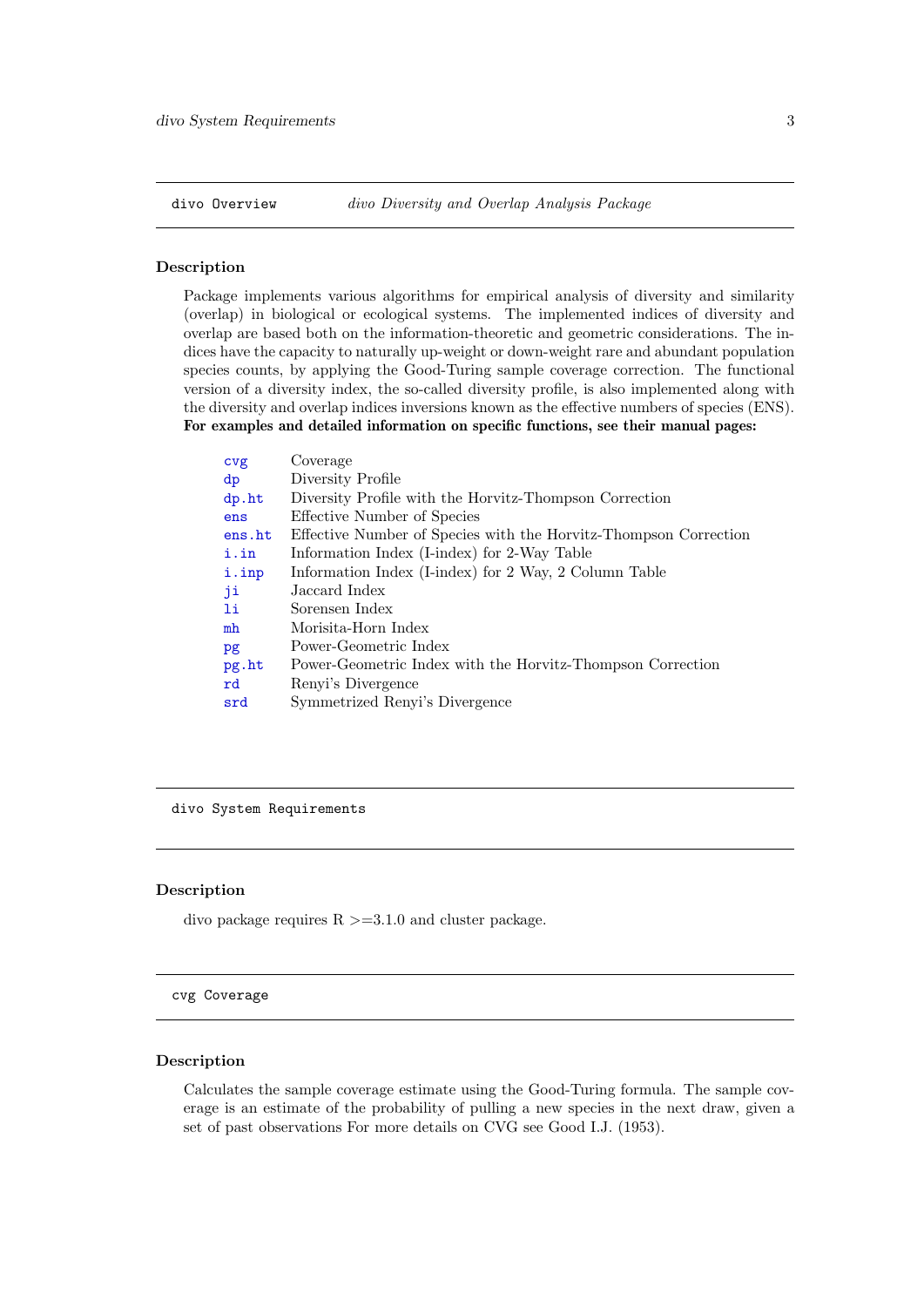#### Usage

 $cvg(x)$ 

# Arguments

x a vector containing input population

# Examples

data(TCR.Data) result  $\leftarrow$   $\text{cvg}(x[,1])$ 

#### <span id="page-3-1"></span>dp Diversity Profile

## Description

Calculates diversity profile (DP) (Rempala and Seweryn 2013 or Tothmeresz 1995) using the Renyi entropy (Renyi 1961) as a diversity measure. The function calculates the Renyi entropy values for a given range of the Renyi index (the index should be greater than 0). When the index is less then one, the rare counts are up-weighted and when it is greater than one, the rare counts are down-weighted. Since the Renyi entropy is a non-increasing function of the index, the profile plot should be always non-increasing.

#### Usage

```
dp(x, alpha = seq(0.1, 2, 0.1), CI = 0.95, resample = 100,single_graph = FALSE, pooled_graph = FALSE, csv_output = FALSE,
PlugIn = FALSE, size = 1, CVG = FALSE, saveBootstrap = FALSE)
```

| x             | a matrix containing input populations                                                                                                                                                                                    |
|---------------|--------------------------------------------------------------------------------------------------------------------------------------------------------------------------------------------------------------------------|
| alpha         | a matrix containing alpha values, default = $seq(0.1, 2, 0.1)$                                                                                                                                                           |
| <b>CVG</b>    | a vector containing alpha values multiplied by coverage; $default = FALSE$                                                                                                                                               |
| CI            | Confidence Interval default = $0.95$ , range $(0, 1)$                                                                                                                                                                    |
| resample      | set number of repetitions, default $= 100$                                                                                                                                                                               |
| single_graph  | $default = FALSE$ , plot of the Diversity Profile for each population; sin-<br>$gle\_graph = 'fileName'$ user-defined output file name                                                                                   |
| pooled_graph  | $default = FALSE$ , plot of the Diversity Profile for all populations;<br>$pooled\_graph = 'fileName' user-defined output file name$                                                                                     |
| csv_output    | save the result of the analysis as .CSV file, default $=$ FALSE; csv_output<br>$=$ 'fileName' user-defined output file name                                                                                              |
| PlugIn        | standard plug-in estimator, $default = FALSE$                                                                                                                                                                            |
| size          | resampled fraction of the population, default $= 1$ (actual size of popula-<br>tions). The value should not be smaller than $10\%$ of population (size $=$<br>0.1)                                                       |
| saveBootstrap | Saves bootstrap result to a file. Use saveBootstrap $=$ TRUE to save boot-<br>strap results to a Bootstrap folder in current directory; saveBootstrap $=$<br>'FolderName' - saves bootstrap results to user-named folder |

<span id="page-3-0"></span>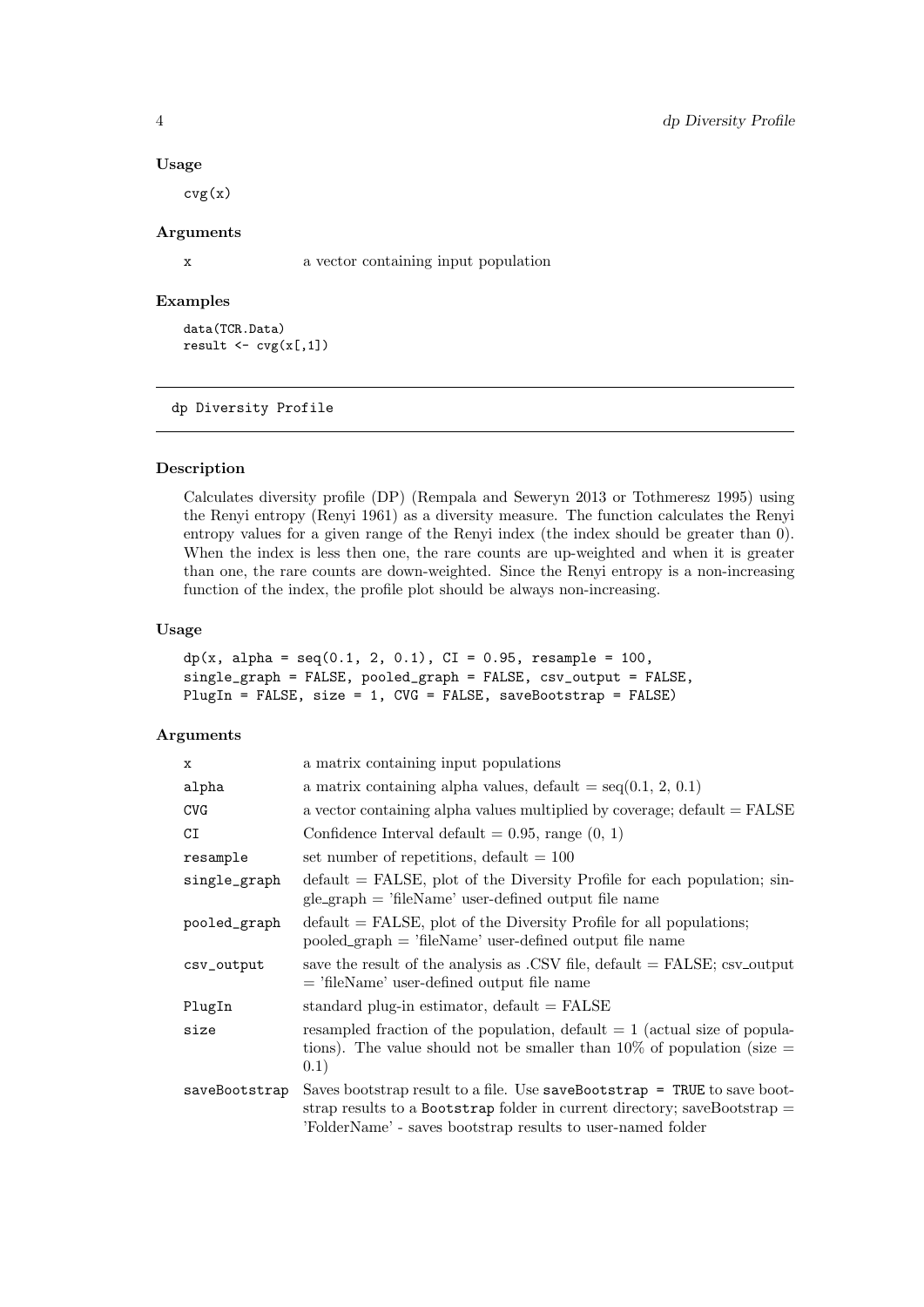```
data(TCR.Data)
result \leftarrow dp(x, resample = 50)
```
<span id="page-4-1"></span>dp.ht Diversity Profile with the Horvitz-Thompson Adjustment

## Description

Calculates diversity profile with the Horvitz-Thompson adjustment (DP-HT), as defined in Rempala and Seweryn (2013) using the Renyi entropy (Renyi 1961) as a diversity measure. The function calculates the Renyi entropy values for a given range of the Renyi index (the index should be greater than 0). When the index is less then one, the rare counts are up-weighted and when it is greater than one, the rare counts are down-weighted. Since the Renyi entropy is a non-increasing function of the index, the profile plot should be always non-increasing. For more information, see Rempala and Seweryn (2013).

#### Usage

```
dp.ht(x, alpha = seq(0.1, 2, 0.1), CI = 0.95, resample = 100,single_graph = FALSE, pooled_graph = FALSE, csv_output = FALSE,
PlugIn = FALSE, size = 1, CVG = FALSE, saveBootstrap = FALSE)
```
#### Arguments

| $\mathbf x$   | a matrix containing input populations                                                                                                                                                                                    |
|---------------|--------------------------------------------------------------------------------------------------------------------------------------------------------------------------------------------------------------------------|
| alpha         | a vector containing alpha values, default = $seq(0.1, 2, 0.1)$                                                                                                                                                           |
| <b>CVG</b>    | a vector containing alpha values multiplied by coverage; $default = FALSE$                                                                                                                                               |
| CI            | Confidence Interval default = $0.95$ , range $(0, 1)$                                                                                                                                                                    |
| resample      | set number of repetitions, default $= 100$                                                                                                                                                                               |
| single_graph  | $default = FALSE$ , plot of the Diversity Profile for each population; sin-<br>$gle\_graph = 'fileName'$ user-defined output file name                                                                                   |
| pooled_graph  | $default = FALSE$ , plot of the Diversity Profile for all populations;<br>$pooled\_graph = 'fileName' user-defined output file name$                                                                                     |
| csv_output    | save the result of the analysis as .CSV file, default $=$ FALSE; csv <sub>-output</sub><br>$=$ 'fileName' user-defined output file name                                                                                  |
| PlugIn        | standard plug-in estimator, $default = FALSE$                                                                                                                                                                            |
| size          | resampled fraction of the population, default $= 1$ (actual size of popula-<br>tions). The value should not be smaller than $10\%$ of population (size =<br>(0.1)                                                        |
| saveBootstrap | Saves bootstrap result to a file. Use saveBootstrap $=$ TRUE to save boot-<br>strap results to a Bootstrap folder in current directory; saveBootstrap $=$<br>'FolderName' - saves bootstrap results to user-named folder |

## Examples

data(TCR.Data) result  $\leftarrow$  dp.ht $(x,$  resample = 50)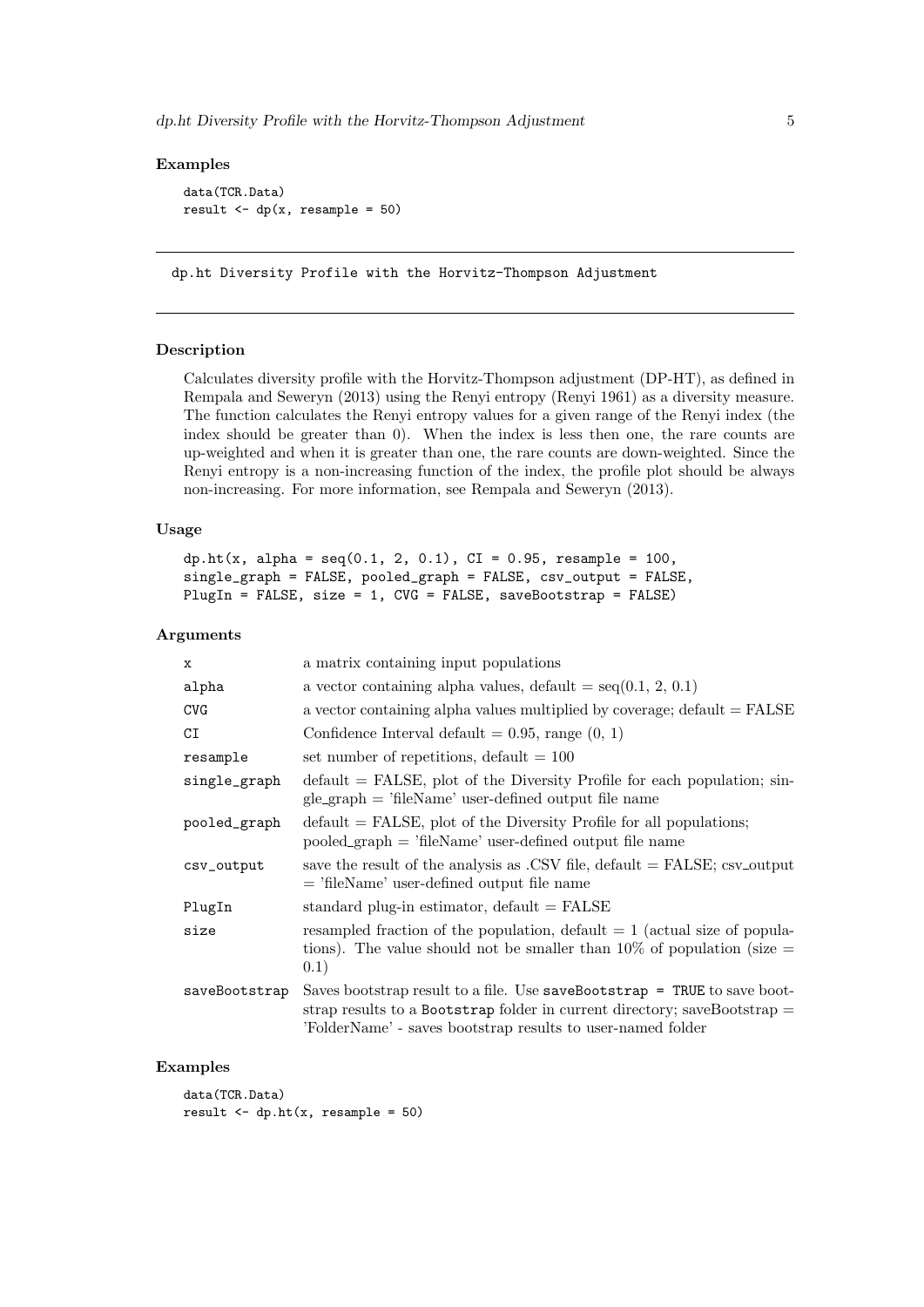<span id="page-5-1"></span><span id="page-5-0"></span>ens Effective Number of Species

#### Description

Calculates diversity profile (DP) using the effective number of species (ENS) based on inverting the Renyi entropy. For any monotone diversity index (see, Rempala and Seweryn 2013) the ENS is defined as the size of a uniform population with the same index value as the current population. The ENS may be considered as a measure of population diversity expressed in the units of species counts. The ENS profile is calculated against the Renyi entropy index, which allows for a direct comparison with the diversity profile (as in [dp](#page-3-1)). The option of performing the Horvitz-Thompson correction is available in the function [ens.ht](#page-6-1). For more details on ENS, see Rempala and Seweryn (2013) or Jost (2006).

## Usage

```
ens(x, alpha = seq(0.1, 2, 0.1), CI = 0.95, resample = 100,
single_graph = FALSE, pooled_graph = FALSE, csv_output = FALSE,
PlugIn = FALSE, size = 1, CVG = FALSE, saveBootstrap = FALSE)
```
## Arguments

| x             | a matrix containing input populations                                                                                                                                                                                  |
|---------------|------------------------------------------------------------------------------------------------------------------------------------------------------------------------------------------------------------------------|
| alpha         | a vector containing alpha values, default = $seq(0.1, 2, 0.1)$                                                                                                                                                         |
| <b>CVG</b>    | a vector containing alpha values multiplied by coverage; $\text{default} = \text{FALSE}$                                                                                                                               |
| CI            | Confidence Interval default = $0.95$ , range $(0, 1)$                                                                                                                                                                  |
| resample      | set number of repetitions, default $= 100$                                                                                                                                                                             |
| single_graph  | $default = FALSE$ , plot of the Diversity Profile for each population; sin-<br>$gle\_graph = 'fileName'$ user-defined output file name                                                                                 |
| pooled_graph  | $default = FALSE$ , plot of the Diversity Profile for all populations;<br>$pooled\_graph = 'fileName' user-defined output file name$                                                                                   |
| csv_output    | save the result of the analysis as .CSV file, default $=$ FALSE; csv_output<br>$=$ 'fileName' user-defined output file name                                                                                            |
| PlugIn        | standard plug-in estimator, $default = FALSE$                                                                                                                                                                          |
| size          | resampled fraction of the population, default $= 1$ (actual size of popula-<br>tions). The value should not be smaller than $10\%$ of population (size =<br>(0.1)                                                      |
| saveBootstrap | Saves bootstrap result to a file. Use saveBootstrap = TRUE to save boot-<br>strap results to a Bootstrap folder in current directory; saveBootstrap $=$<br>'FolderName' - saves bootstrap results to user-named folder |

#### Examples

data(TCR.Data) result  $\leq -\text{ens}(x, \text{resample} = 50)$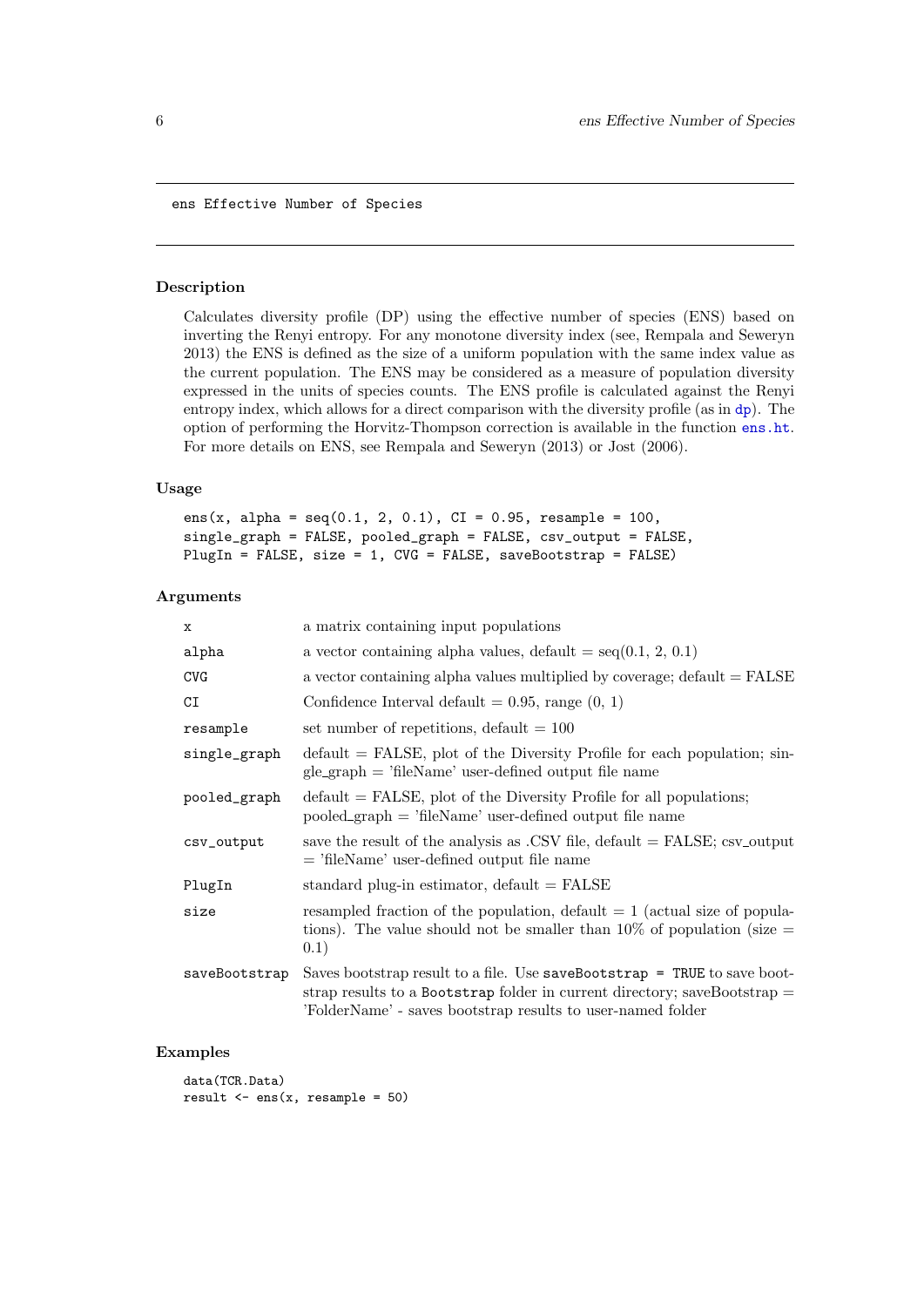#### <span id="page-6-1"></span><span id="page-6-0"></span>ens.ht Effective Number of Species with the Horvitz-Thompson Correction

#### Description

Calculates diversity profile (DP) using the effective number of species (ENS) based on inverting the Renyi entropy with the Horvitz-Thompson correction. For any monotone diversity index (see, e.g., Rempala and Seweryn 2013) the ENS is defined as the size of a uniform population with the same index value as the current population. The ENS may be considered as a measure of population diversity expressed in the units of species counts. The ENS profile is calculated against the Renyi entropy index, which allows for a direct comparison with the diversity profile (as in [dp](#page-3-1)). The ENS without the Horvitz-Thompson correction is available as function [ens](#page-5-1). For more details on ENS see Rempala and Seweryn (2013) or Jost (2006).

## Usage

```
ens.ht(x, alpha = seq(0.1, 2, 0.1), CI = 0.95, resample = 100,single_graph = FALSE, pooled_graph = FALSE, csv_output = FALSE,
PlugIn = FALSE, size = 1, CVG = FALSE, saveBootstrap = FALSE)
```
#### Arguments

| x             | a matrix containing input populations                                                                                                                                                                                  |
|---------------|------------------------------------------------------------------------------------------------------------------------------------------------------------------------------------------------------------------------|
| alpha         | a vector containing alpha values, default = $seq(0.1, 2, 0.1)$                                                                                                                                                         |
| <b>CVG</b>    | a vector containing alpha values multiplied by coverage; $default = FALSE$                                                                                                                                             |
| CI            | Confidence Interval default $= 0.95$ , range $(0, 1)$                                                                                                                                                                  |
| resample      | set number of repetitions, default $= 100$                                                                                                                                                                             |
| single_graph  | $default = FALSE$ , plot of the Diversity Profile for each population; sin-<br>$gle\_graph = 'fileName'$ user-defined output file name                                                                                 |
| pooled_graph  | $default = FALSE$ , plot of the Diversity Profile for all populations;<br>$pooled\_graph = 'fileName'$ user-defined output file name                                                                                   |
| csv_output    | save the result of the analysis as .CSV file, $default = FALSE$ ; $csv_output$<br>$=$ 'fileName' user-defined output file name                                                                                         |
| PlugIn        | standard plug-in estimator, $default = FALSE$                                                                                                                                                                          |
| size          | resampled fraction of the population, default $= 1$ (actual size of popula-<br>tions). The value should not be smaller than $10\%$ of population (size $=$<br>(0.1)                                                    |
| saveBootstrap | Saves bootstrap result to a file. Use saveBootstrap = TRUE to save boot-<br>strap results to a Bootstrap folder in current directory; saveBootstrap $=$<br>'FolderName' - saves bootstrap results to user-named folder |

#### Examples

data(TCR.Data) result  $\leq$  ens.ht $(x,$  resample = 50)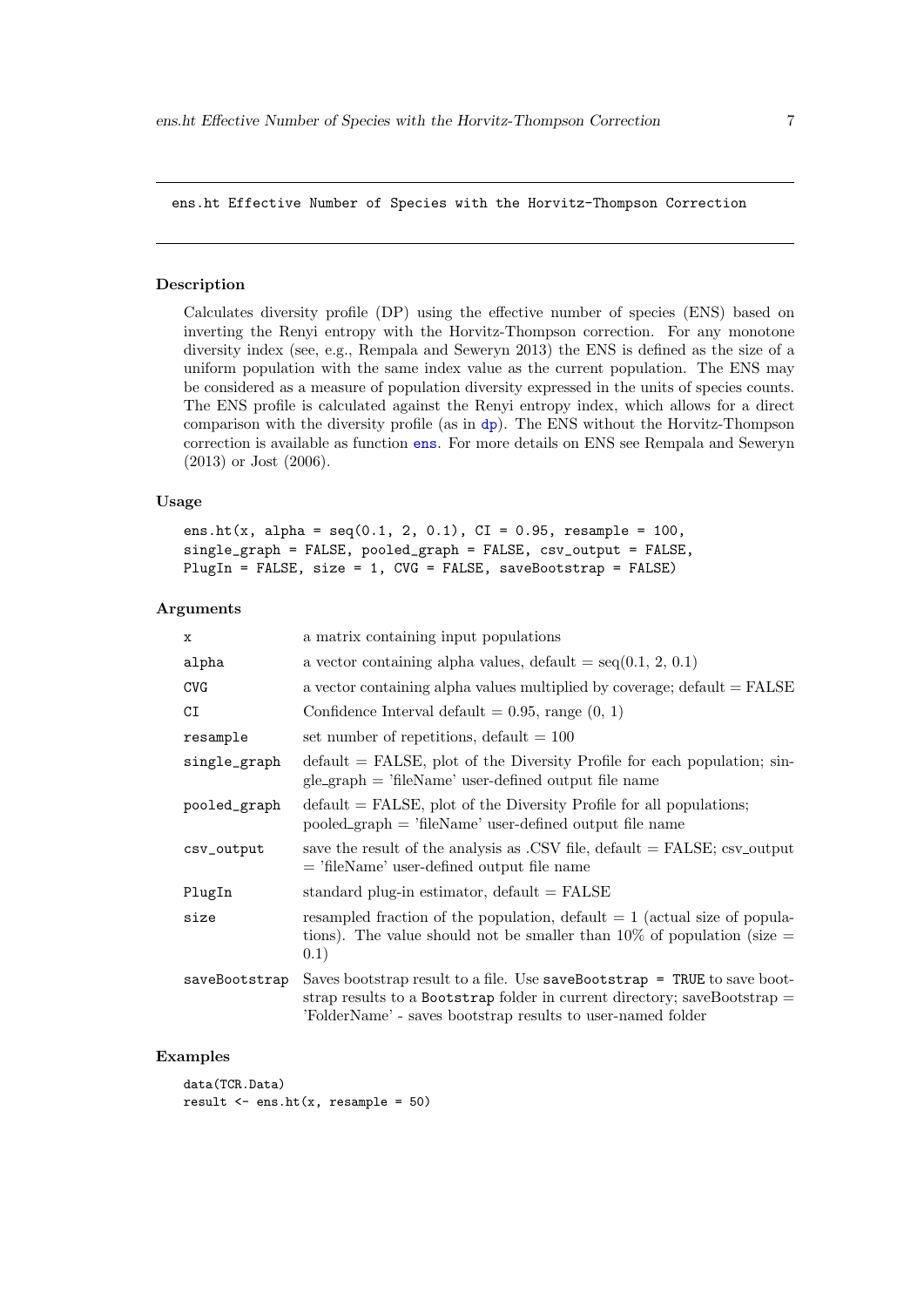<span id="page-7-1"></span><span id="page-7-0"></span>i.in Information Index (I index) for 2-Way Table

## Description

The I-index is a measure of overlap in two way tables based on the generalized mutual information statistic. The I-index measures dependence among columns of two-way tables, taking values between 0 and 1. It returns a value of zero when the table columns form an orthogonal system and a value of one when the table columns rank is one. The value of the parameter alpha is related to the structure of dependence, as described in Rempala and Seweryn (2013).

## Usage

```
i.in(x, alpha = 1, CI = 0.95, resample = 100, PlugIn = FALSE, size = 1,CVG = FALSE, saveBootstrap = FALSE)
```
# Arguments

| X             | a matrix containing input populations                                                                                                                                                                                     |
|---------------|---------------------------------------------------------------------------------------------------------------------------------------------------------------------------------------------------------------------------|
| alpha         | I index of order <i>alpha</i> , must be between 0 and 1, default $= 0.5$                                                                                                                                                  |
| <b>CVG</b>    | I index of order $alpha = coverage$ . If CVG = TRUE argument alpha is<br>ignored; $default = FALSE$                                                                                                                       |
| CI            | Confidence Interval default $= 0.95$ , range $(0, 1)$                                                                                                                                                                     |
| resample      | set number of repetitions, default $= 100$                                                                                                                                                                                |
| PlugIn        | standard plug-in estimator, $default = FALSE$                                                                                                                                                                             |
| size          | resampled fraction of the population, default $= 1$ (actual size of popula-<br>tions). The value should not be smaller than $10\%$ of population (size $=$<br>(0.1)                                                       |
| saveBootstrap | Saves bootstrap result to a file. Use $s$ aveBootstrap = TRUE to save boot-<br>strap results to a Bootstrap folder in current directory; saveBootstrap $=$<br>'FolderName' - saves bootstrap results to user-named folder |

## Examples

```
data(TCR.Data)
result \leftarrow i.in(x, resample = 50)
```
<span id="page-7-2"></span>i.inp Information Index (I index) for 2 Way, 2 Column Table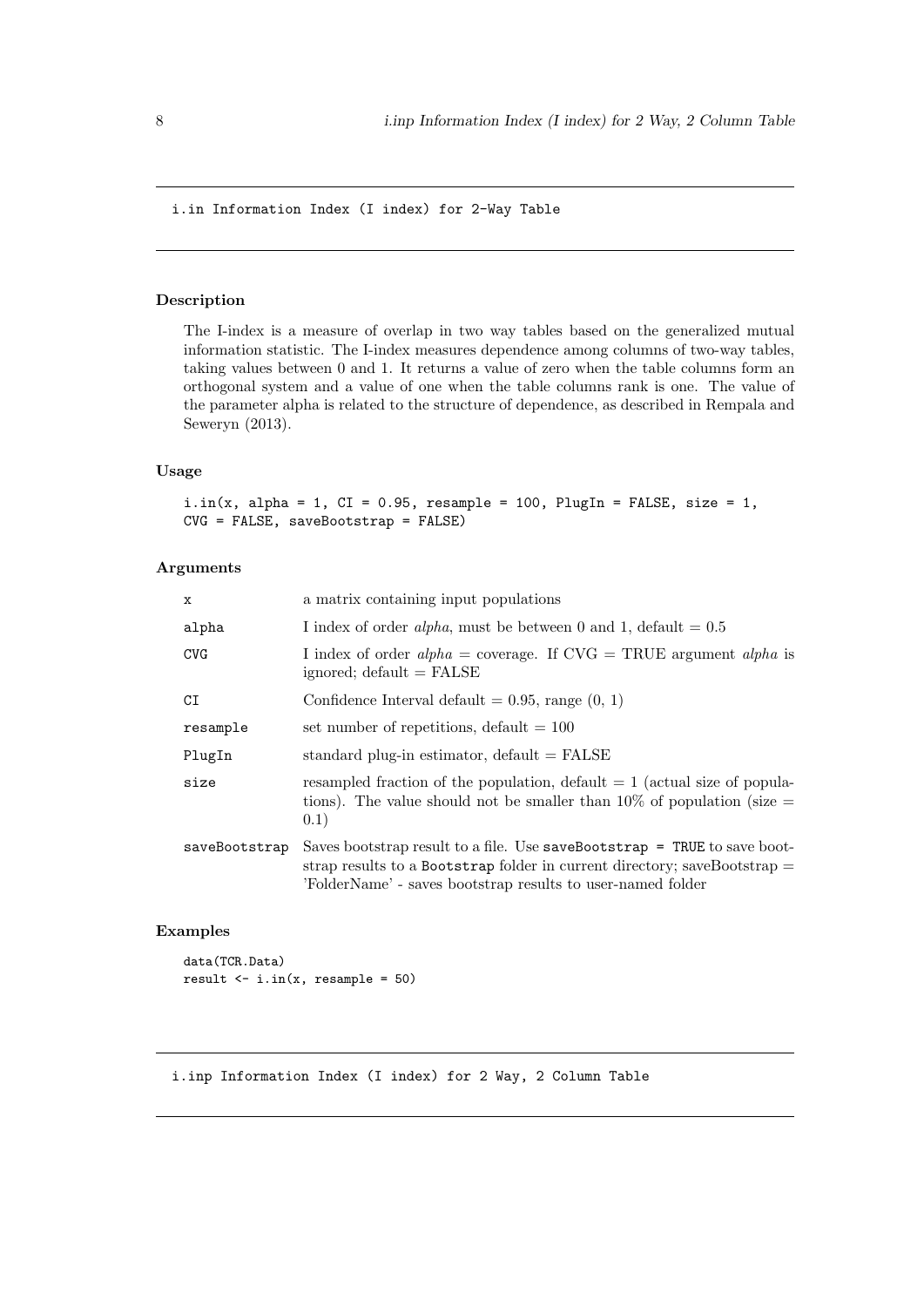## Description

The I-index is a measure of overlap in two way tables based on the generalized mutual information statistic. This function implements a special case of table with two columns only. In general, the I-index measures dependence in any two-way tables, taking values between 0 and 1. It returns a value of zero when the table columns form an orthogonal system and a value of one when the table columns rank is one. The value of the parameter alpha is related to the structure of dependence, as described in Rempala and Seweryn (2013).

## Usage

```
i.\text{inp}(x, alpha = 1, CI = 0.95, resample = 100, graph = FALSE,\text{csv\_output} = FALSE, PlugIn = FALSE, size = 1, CVG = FALSE,
saveBootstrap = FALSE)
```
# Arguments

| x             | a matrix containing input populations                                                                                                                                                                                  |
|---------------|------------------------------------------------------------------------------------------------------------------------------------------------------------------------------------------------------------------------|
| alpha         | I index of order $alpha < 1$ puts more weight on the rare species and the I<br>Index of order $alpha > 1$ puts more weight on the abundant ones, default<br>$=1$                                                       |
| <b>CVG</b>    | I index of order $alpha = coverage$ . If $CVG = TRUE$ argument $alpha$ is<br>ignored; $default = FALSE$                                                                                                                |
| CI            | Confidence Interval default = $0.95$ , range $(0, 1)$                                                                                                                                                                  |
| resample      | set number of repetitions, default $= 100$                                                                                                                                                                             |
| graph         | $default = FALSE$ , plot the results of hierarchical clustering of pairwise<br>analysis of I Index; graph = 'fileName' user-defined output file name                                                                   |
| csv_output    | save the result of the analysis as .CSV file, $default = FALSE$ ; $csv\_output$<br>$=$ 'fileName' user-defined output file name                                                                                        |
| PlugIn        | standard plug-in estimator, $default = FALSE$                                                                                                                                                                          |
| size          | resampled fraction of the population, default $= 1$ (actual size of popula-<br>tions). The value should not be smaller than $10\%$ of population (size =<br>(0.1)                                                      |
| saveBootstrap | Saves bootstrap result to a file. Use saveBootstrap = TRUE to save boot-<br>strap results to a Bootstrap folder in current directory; saveBootstrap $=$<br>'FolderName' - saves bootstrap results to user-named folder |

## Examples

```
data(TCR.Data)
result \leftarrow i.inp(x, resample = 50)
```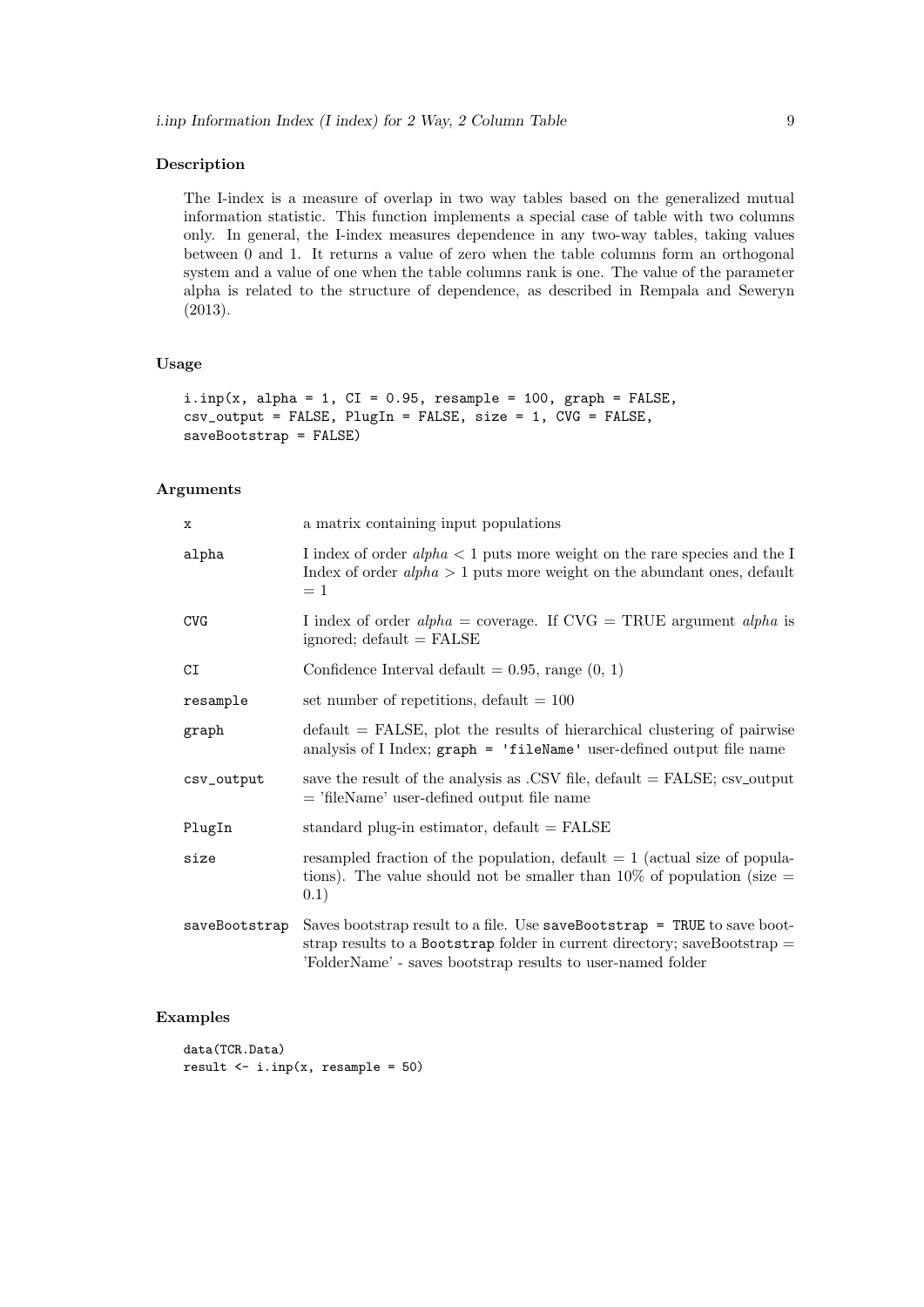## <span id="page-9-1"></span><span id="page-9-0"></span>ji Jaccard Index

## Description

The Jaccard similarity (overlap) index measures the size of the intersection of two populations relative to size of their union. It varies between zero (no overlap) and one (perfect overlap). The Jaccard Index is closely related the Sorensen (implemented in function [li](#page-9-2)) and the Dice indices which are widely used in both the ecological and immunological literature (see, Rempala and Seweryn 2013).

#### Usage

```
ji(x, CI = 0.95, resample = 100, graph = FALSE, csv_output = FALSE,PlugIn = FALSE, size = 1, saveBootstrap = FALSE)
```
#### Arguments

| a matrix containing input populations                                                                                                                                                                                    |
|--------------------------------------------------------------------------------------------------------------------------------------------------------------------------------------------------------------------------|
| Confidence Interval default $= 0.95$ , range $(0, 1)$                                                                                                                                                                    |
| set number of repetitions, default $= 100$                                                                                                                                                                               |
| $default = FALSE$ , plot the results of hierarchical clustering of pairwise<br>analysis of Jaccard Index; graph = 'fileName' user-defined output file<br>name                                                            |
| save the result of the analysis as .CSV file, default $=$ FALSE; csv_output<br>$=$ 'fileName' user-defined output file name                                                                                              |
| standard plug-in estimator, $default = FALSE$                                                                                                                                                                            |
| resampled fraction of the population, default $= 1$ (actual size of popula-<br>tions). The value should not be smaller than 10% of population (size $=$<br>(0.1)                                                         |
| Saves bootstrap result to a file. Use saveBootstrap $=$ TRUE to save boot-<br>strap results to a Bootstrap folder in current directory; saveBootstrap $=$<br>'FolderName' - saves bootstrap results to user-named folder |
|                                                                                                                                                                                                                          |

## Examples

```
data(TCR.Data)
result \leftarrow ji(x, resample = 50)
```
<span id="page-9-2"></span>li Sorensen Index

#### Description

The Sorensen similarity (overlap) index measures the overlap between two populations by taking the ratio of the number of species shared between the two populations, relative to the number of species in both populations. The index varies between zero (no overlap) and one (perfect overlap). It is closely related to the Jaccard index of similarity (implemented in function [ji](#page-9-1)).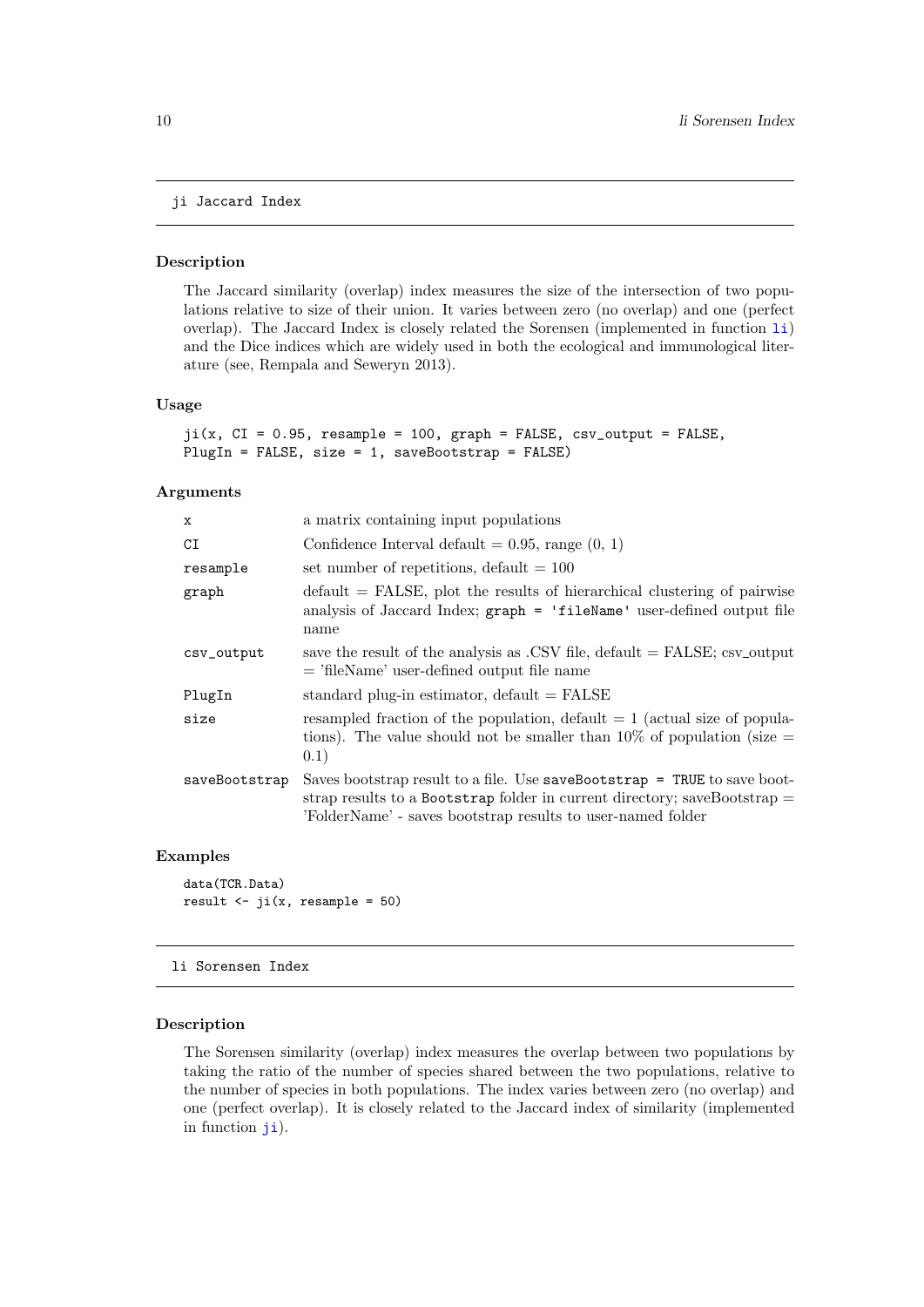#### <span id="page-10-0"></span>Usage

```
li(x, CI = 0.95, resample = 100, graph = FALSE, csv_output = FALSE,PlugIn = FALSE, size = 1, saveBoostrap = FALSE)
```
## Arguments

| a matrix containing input populations                                                                                                                                                                                     |
|---------------------------------------------------------------------------------------------------------------------------------------------------------------------------------------------------------------------------|
| Confidence Interval default $= 0.95$ , range $(0, 1)$                                                                                                                                                                     |
| set number of repetitions, default $= 100$                                                                                                                                                                                |
| $default = FALSE$ , plot the results of hierarchical clustering of pairwise<br>analysis of Sorensen Index; graph = 'fileName' user-defined output file<br>name                                                            |
| save the result of the analysis as .CSV file, $default = FALSE$ ; $csv\_output$<br>$=$ 'fileName' user-defined output file name                                                                                           |
| standard plug-in estimator, $default = FALSE$                                                                                                                                                                             |
| resampled fraction of the population, default $= 1$ (actual size of popula-<br>tions). The value should not be smaller than $10\%$ of population (size =<br>0.1)                                                          |
| Saves bootstrap result to a file. Use $s$ aveBootstrap = TRUE to save boot-<br>strap results to a Bootstrap folder in current directory; saveBootstrap $=$<br>'FolderName' - saves bootstrap results to user-named folder |
|                                                                                                                                                                                                                           |

## Examples

data(TCR.Data) result  $\leftarrow$  li(x, resample = 50)

<span id="page-10-1"></span>mh Morisita-Horn Index

## Description

The Morisita-Horn index is a popular angular overlap measure used both in ecological and immunological literature. It quantifies overlap as cosine of an angle between two standardized population vectors. It ranges between zero (no overlap) and one (perfect overlap). MH tends to be over-sensitive to abundant species. For details see Rempala and Seweryn (2013) or Magurran (2005).

## Usage

```
mh(x, CI = 0.95, resample = 100, graph = FALSE, csv_output = FALSE,PlugIn = FALSE, size = 1, saveBootstrap = FALSE)
```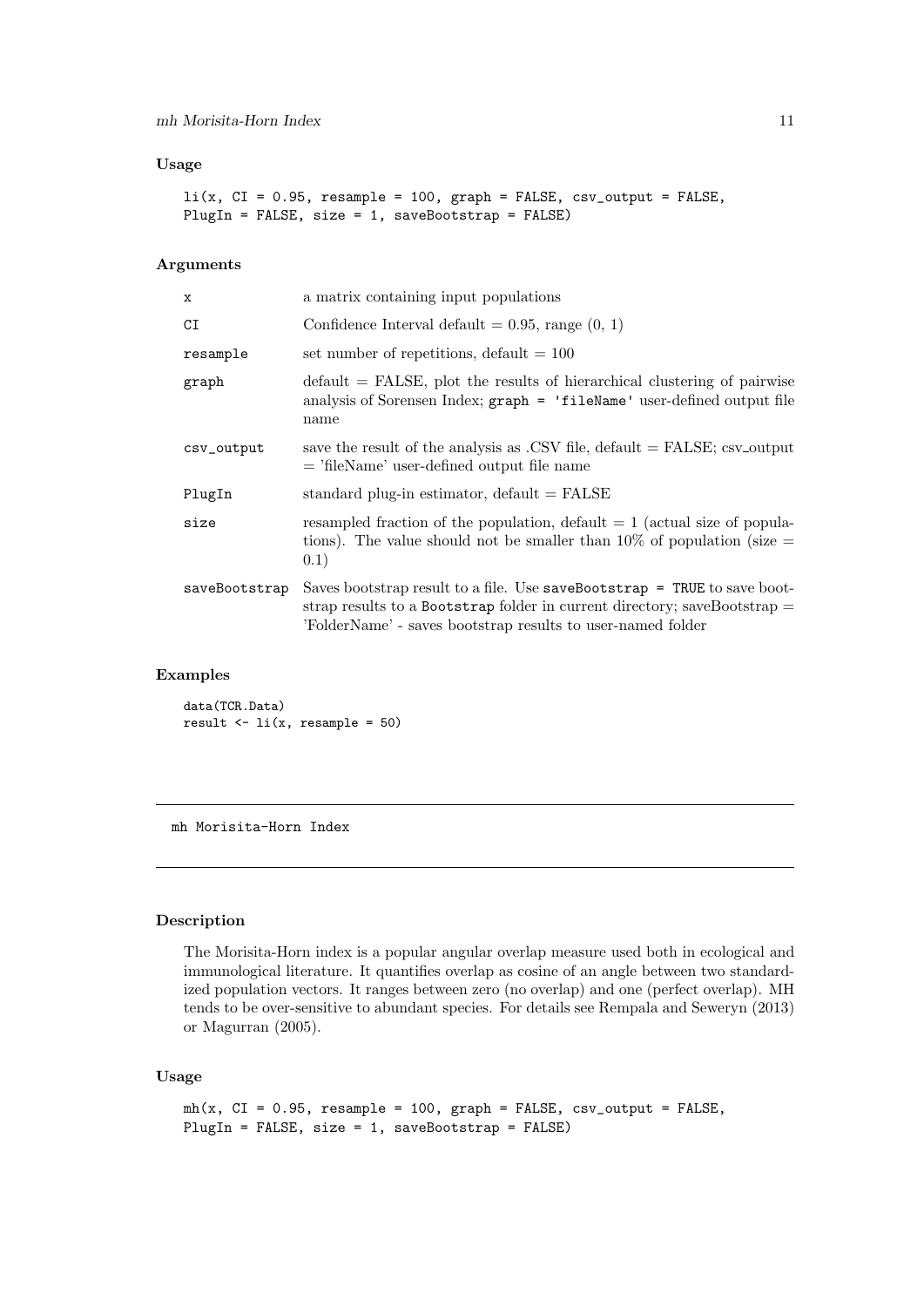#### <span id="page-11-0"></span>Arguments

| $\mathbf x$   | a matrix containing input populations                                                                                                                                                                                     |
|---------------|---------------------------------------------------------------------------------------------------------------------------------------------------------------------------------------------------------------------------|
| CI            | Confidence Interval default = $0.95$ , range $(0, 1)$                                                                                                                                                                     |
| resample      | set number of repetitions, default $= 100$                                                                                                                                                                                |
| graph         | $\delta$ default = FALSE, plot the results of hierarchical clustering of pairwise<br>analysis of Morisita-Horn Index; graph = 'fileName' user-defined out-<br>put file name                                               |
| csv_output    | save the result of the analysis as .CSV file, default $=$ FALSE; csv_output<br>$=$ 'fileName' user-defined output file name                                                                                               |
| PlugIn        | standard plug-in estimator, $default = FALSE$                                                                                                                                                                             |
| size          | resampled fraction of the population, default $= 1$ (actual size of popula-<br>tions). The value should not be smaller than $10\%$ of population (size =<br>(0.1)                                                         |
| saveBootstrap | Saves bootstrap result to a file. Use $s$ aveBootstrap = TRUE to save boot-<br>strap results to a Bootstrap folder in current directory; saveBootstrap $=$<br>'FolderName' - saves bootstrap results to user-named folder |

## Examples

data(TCR.Data) result  $\leq -mh(x,$  resample = 50)

<span id="page-11-1"></span>pg Power-Geometric Index

## Description

The Power Geometric (PG) index is a geometric angular overlap measure parameterized by a two-dimensional vector (alpha, beta). The PG index is a generalization of the Morisita-Horn index as well as the Bhattacharyya's coefficient. It allows for increasing or decreasing the relative contribution of the rare species to the overall overlap and may be therefore used to account for the species undersampling. It quantifies overlap as cosine of an angle between two exponentially normalized population vectors. For further details and definition, see Rempala and Seweryn (2013).

## Usage

```
pg(x, alpha = 1, beta = alpha, CI = 0.95, resample = 100, graph = FALSE,csv_output = FALSE, PlugIn = FALSE, size = 1, CVG = FALSE,
saveBootstrap = FALSE)
```

| x     | a matrix containing input populations                                                                                                                                               |
|-------|-------------------------------------------------------------------------------------------------------------------------------------------------------------------------------------|
| alpha | PG of order alpha $\lt 1$ puts more weight on the rare species and the I<br>Index of order $alpha > 1$ puts more weight on the abundant ones for first<br>population, $default = 1$ |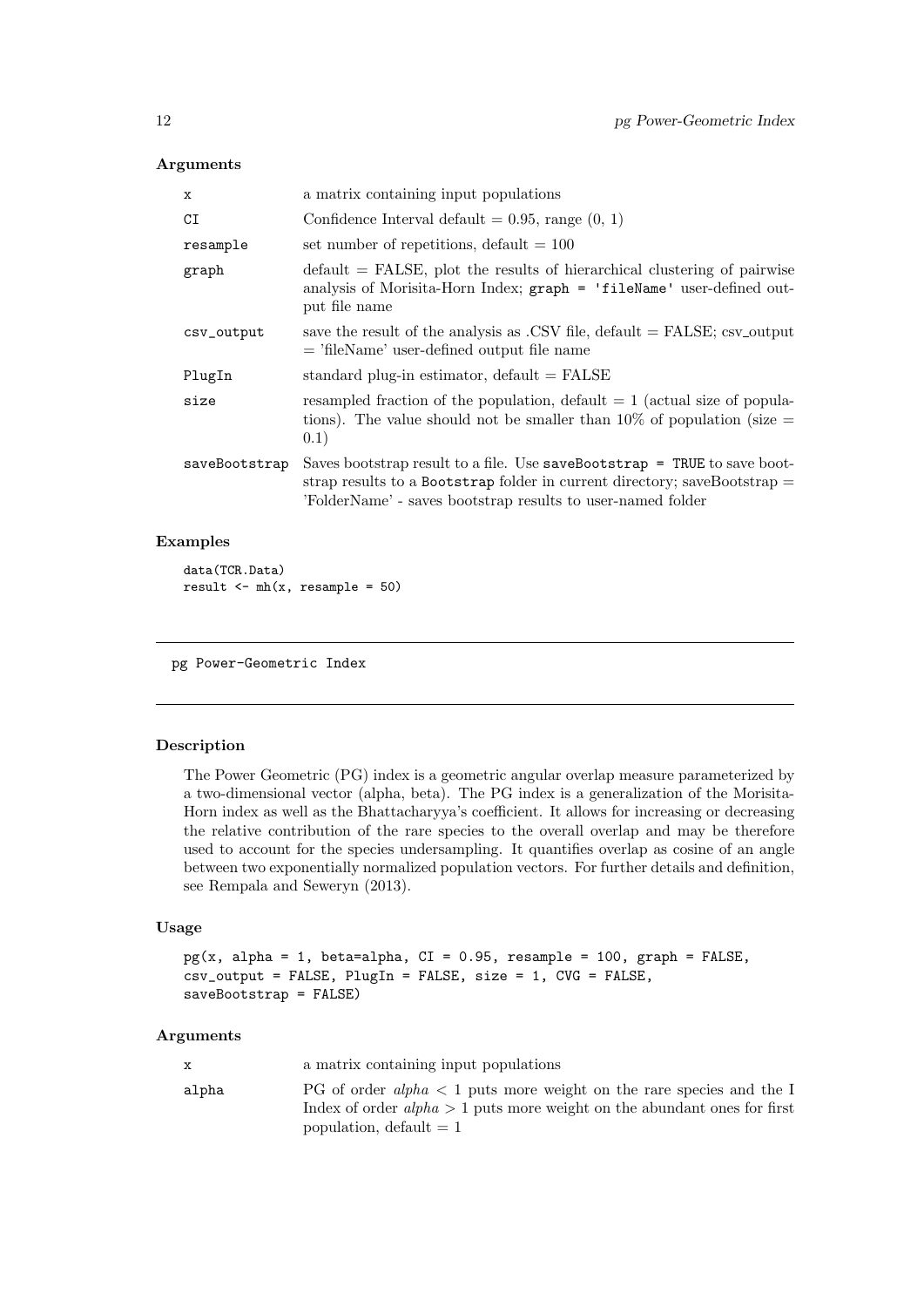<span id="page-12-0"></span>

| beta          | PG of order $beta < 1$ puts more weight on the rare species and the I<br>Index of order $beta > 1$ puts more weight on the abundant ones for second<br>population, $default = alpha$                                   |
|---------------|------------------------------------------------------------------------------------------------------------------------------------------------------------------------------------------------------------------------|
| <b>CVG</b>    | PG of order alpha or beta = coverage. If $CVG = TRUE$ argument alpha<br>is ignored; $default = FALSE$                                                                                                                  |
| CI            | Confidence Interval default = $0.95$ , range $(0, 1)$                                                                                                                                                                  |
| resample      | number of repetitions, default $= 100$                                                                                                                                                                                 |
| graph         | $default = FALSE$ , plot the results of hierarchical clustering of pairwise<br>analysis of Power-Geometric Index; graph = 'fileName' user-defined<br>output file name                                                  |
| csv_output    | save the result of the analysis as .CSV file, $default = FALSE$ ; $csv_output$<br>$=$ 'fileName' user-defined output file name                                                                                         |
| PlugIn        | standard plug-in estimator, $default = FALSE$                                                                                                                                                                          |
| size          | resampled fraction of the population, default $= 1$ (actual size of popula-<br>tions). The value should not be smaller than $10\%$ of population (size $=$<br>(0.1)                                                    |
| saveBootstrap | Saves bootstrap result to a file. Use saveBootstrap = TRUE to save boot-<br>strap results to a Bootstrap folder in current directory; saveBootstrap $=$<br>'FolderName' - saves bootstrap results to user-named folder |

data(TCR.Data) result  $\leftarrow$  pg(x, resample = 50)

<span id="page-12-1"></span>pg.ht Power-Geometric Index with the Horvitz-Thompson Correction

## Description

The Horvitz-Thompson corrected version of the Power Geometric (PG) index (see help for [pg](#page-11-1)). The PG index is a generalization of the Morisita-Horn index as well as the Bhattacharyya's coefficient. It quantifies overlap as cosine of an angle between two exponentially normalized population vectors. For further details and definitions, see Rempala and Seweryn (2013).

## Usage

```
pg.ht(x, alpha = 1, beta = alpha, CI = 0.95, resample = 100, graph = FALSE,csv_output = FALSE, PlugIn = FALSE, size = 1, CVG = FALSE,
saveBootstrap = FALSE)
```

| x     | a matrix containing input populations                                                                                                                                               |
|-------|-------------------------------------------------------------------------------------------------------------------------------------------------------------------------------------|
| alpha | PG of order alpha $\lt 1$ puts more weight on the rare species and the I<br>Index of order $alpha > 1$ puts more weight on the abundant ones for first<br>population, $default = 1$ |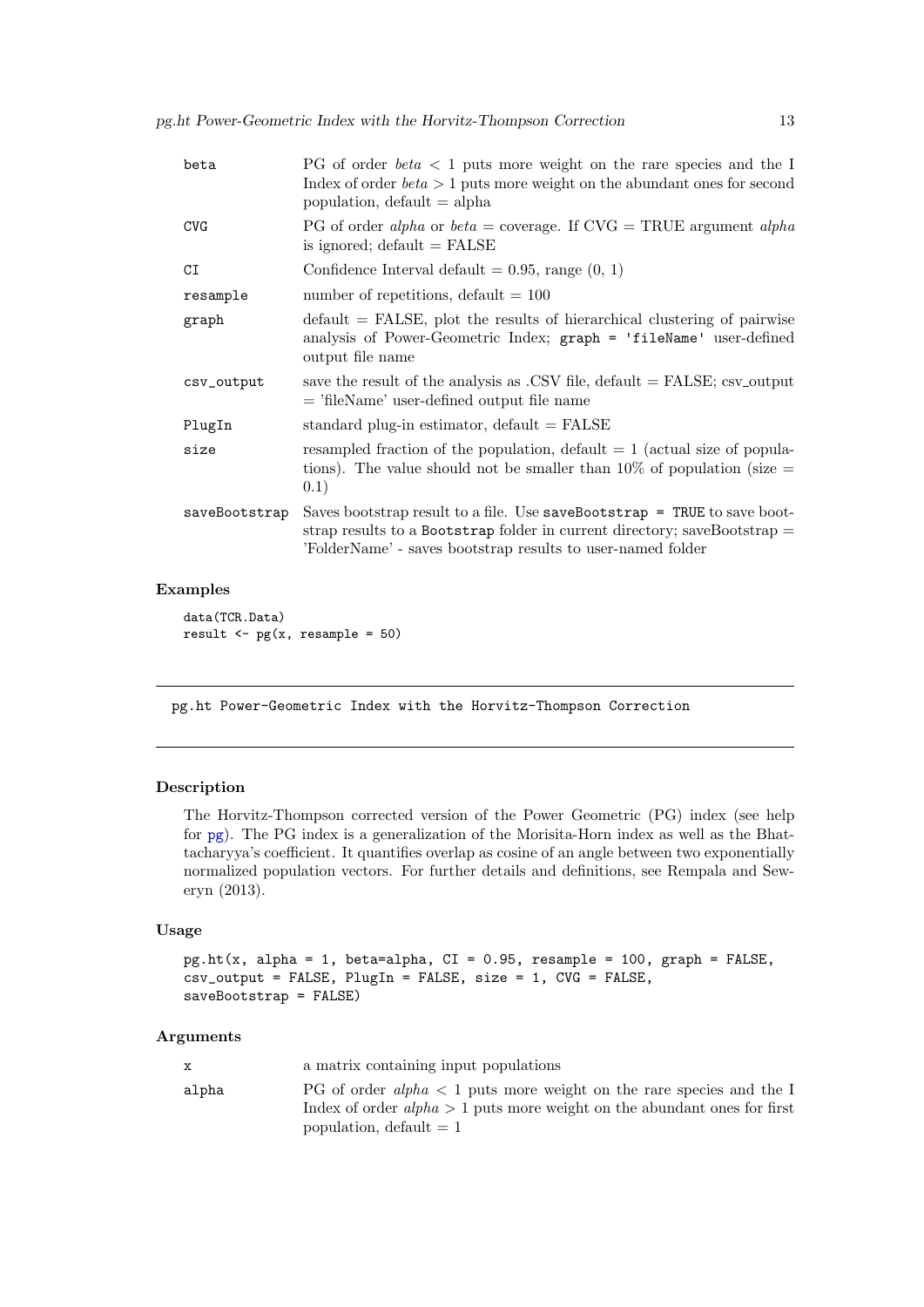<span id="page-13-0"></span>

| beta          | PG of order $beta < 1$ puts more weight on the rare species and the I<br>Index of order $beta > 1$ puts more weight on the abundant ones for second<br>population, $default = alpha$                                   |
|---------------|------------------------------------------------------------------------------------------------------------------------------------------------------------------------------------------------------------------------|
| <b>CVG</b>    | PG of order alpha or beta = coverage. If $CVG = TRUE$ argument alpha<br>is ignored; $default = FALSE$                                                                                                                  |
| C1            | Confidence Interval default = $0.95$ , range $(0, 1)$                                                                                                                                                                  |
| resample      | set number of repetitions, default $= 100$                                                                                                                                                                             |
| graph         | $\delta$ default = FALSE, plot the results of hierarchical clustering of pairwise<br>analysis of Power-Geometric Index, graph = 'fileName' user-defined<br>output file name                                            |
| csv_output    | save the result of the analysis as .CSV file, $default = FALSE$ ; $csv\_output$<br>$=$ 'fileName' user-defined output file name                                                                                        |
| PlugIn        | standard plug-in estimator, $default = FALSE$                                                                                                                                                                          |
| size          | resampled fraction of the population, default $= 1$ (actual size of popula-<br>tions). The value should not be smaller than $10\%$ of population (size $=$<br>(0.1)                                                    |
| saveBootstrap | Saves bootstrap result to a file. Use saveBootstrap = TRUE to save boot-<br>strap results to a Bootstrap folder in current directory; saveBootstrap $=$<br>'FolderName' - saves bootstrap results to user-named folder |

data(TCR.Data) result  $\leftarrow$  pg.ht $(x,$  resample = 50)

<span id="page-13-1"></span>rd Renyi's Divergence

## Description

The Renyi divergence (RD) is a measure of similarity between two discrete probability distributions. The Renyi divergence is non-negative, not symmetric, and is not defined when there is no common support between two distributions RD is parameterized by a single non-negative parameter which may be used to adjust the relative contributions of small and large probabilities to its overall value. RD is a generalization of the Kullback-Leibler divergence. For details, see Rempala and Seweryn (2013).

## Usage

```
rd(x, alpha = 0.5, CI = 0.95, resample = 100, graph = FALSE, csv_output = FALSE,PlugIn = FALSE, size = 1, CVG = FALSE, saveBootstrap = FALSE)
```

| $\mathbf{x}$ | a matrix containing input populations                                                                                                                                              |
|--------------|------------------------------------------------------------------------------------------------------------------------------------------------------------------------------------|
| alpha        | Renyi's Divergence index of order $alpha < 1$ puts more weight on the<br>rare species and the I Index of order $alpha > 1$ puts more weight on the<br>abundant ones, default $= 1$ |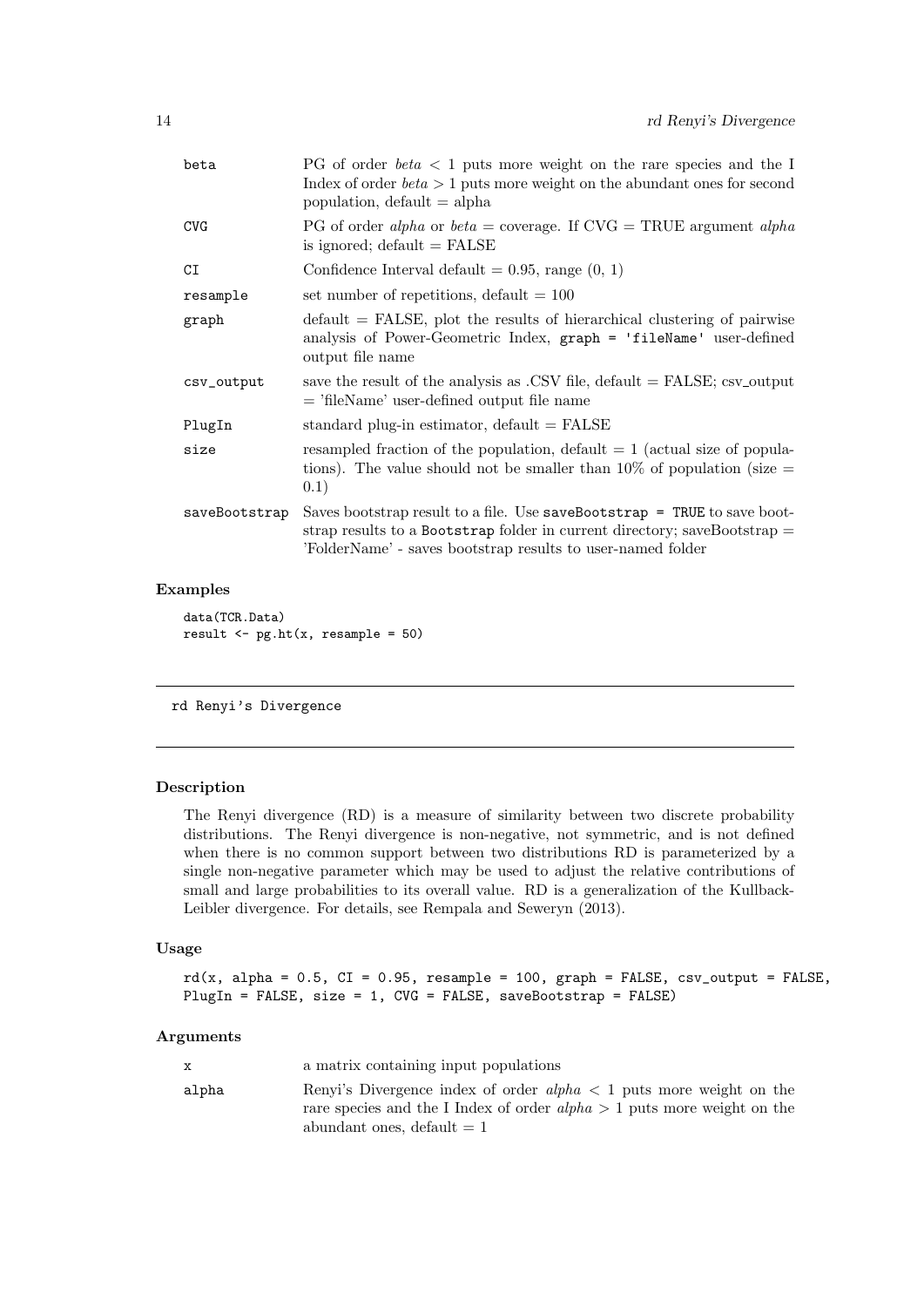<span id="page-14-0"></span>

| <b>CVG</b>    | Renyi's Divergence index of order $alpha = coverage$ . If $CVG = TRUE$<br>argument <i>alpha</i> is ignored; default = $FALSE$                                                                                            |
|---------------|--------------------------------------------------------------------------------------------------------------------------------------------------------------------------------------------------------------------------|
| CI            | Confidence Interval default $= 0.95$ , range $(0, 1)$                                                                                                                                                                    |
| resample      | number of repetitions, default $= 100$                                                                                                                                                                                   |
| graph         | $default = FALSE$ , plots the results of hierarchical clustering of pairwise<br>analysis of Renyi's Divergence; graph = 'fileName' user-defined output<br>file name                                                      |
| csv_output    | save the result of the analysis as .CSV file, default $=$ FALSE; csv_output<br>$=$ 'fileName' user-defined output file name                                                                                              |
| PlugIn        | standard plug-in estimator, $default = FALSE$                                                                                                                                                                            |
| size          | resampled fraction of the population, default $= 1$ (actual size of popula-<br>tions). The value should not be smaller than $10\%$ of population (size $=$<br>(0.1)                                                      |
| saveBootstrap | Saves bootstrap result to a file. Use saveBootstrap $=$ TRUE to save boot-<br>strap results to a Bootstrap folder in current directory; saveBootstrap $=$<br>'FolderName' - saves bootstrap results to user-named folder |

data(TCR.Data) result  $\leftarrow$  rd(x, resample = 50, alpha=0.5)

<span id="page-14-1"></span>srd Symmetrized Renyi's Divergence

# Description

The symmetrized Renyi divergence (RD) is a measure of similarity between two discrete probability distributions which is non negative and symmetric. For details, see the description of function [rd](#page-13-1) or Rempala and Seweryn (2013).

## Usage

```
srd(x, alpha = 0.5, CI = 0.95, resample = 100, graph = FALSE, csv_output = FALSE,PlugIn = FALSE, size = 1, CVG = FALSE, saveBootstrap = FALSE)
```

| X          | a matrix containing input populations                                                                                                                                     |
|------------|---------------------------------------------------------------------------------------------------------------------------------------------------------------------------|
| alpha      | Renyi's Divergence index of order <i>alpha</i> must be between 0 and 1, default<br>$= 0.5$                                                                                |
| <b>CVG</b> | Renyi's Divergence index of order $alpha = \text{coverage}$ . If $\text{CVG} = \text{TRUE}$<br>argument <i>alpha</i> is ignored; default = $FALSE$                        |
| C1         | Confidence Interval default $= 0.95$ , range $(0, 1)$                                                                                                                     |
| resample   | number of repetitions, default $= 100$                                                                                                                                    |
| graph      | $\delta$ default = FALSE, plots the results of hierarchical clustering of pairwise<br>analysis of Renyi's Divergence; graph = 'fileName' user-defined output<br>file name |